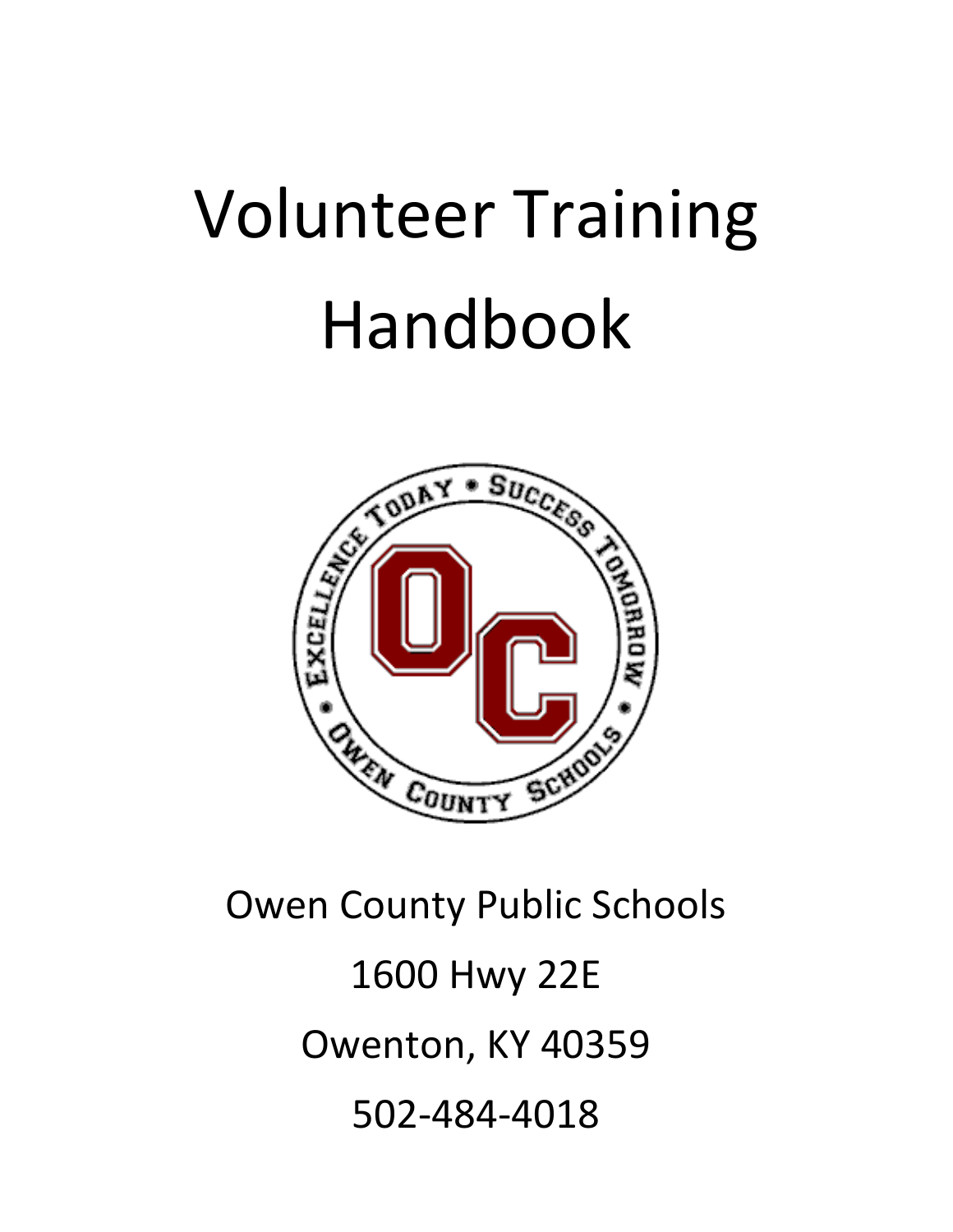# **WELCOME!!!!**

We would like to take this opportunity to say THANK YOU for your consideration in joining our team of volunteers in the Owen County School System. As a parent and/or member of our community, you are a valuable resource in the education process. Studies show that the presence of a strong volunteer program helps to promote safety and enrichment in schools. We hope that your experience, as a volunteer, will prove to be rewarding for you and our students. It is our desire that through this experience, you will find fulfillment in a fun and educational environment.

This training handbook contains information to assist you in your volunteer efforts with Owen County Schools. Anyone interested in serving as a school volunteer, attending class parties with their children, or supervising children on field trips must review the handbook and complete the required paperwork. After reviewing the entire handbook, please complete the Application, Administrative Office of the Courts (Criminal Record Check), and Confidentiality Form and return to Becky Gibson at the Lower Elementary School or mail to Owen County Lower Elementary School, 1925 Hwy. 22 E, Owenton, KY 40359 ATTN: Becky Gibson

Please remember to include the \$10.00 required for the criminal background check payable to Owen County Board of Education.

If you need additional information, please contact:

Becky Gibson District Parent Involvement Coordinator Owen County Lower Elementary School 1925 Hwy. 22 E Owenton, KY 40359 Phone: 502-484-4018

Email[: becky.gibson2@owen.kyschools.us](mailto:becky.gibson2@owen.kyschools.us)

THANK YOU for investing in the lives of our students! Your commitment to our students, our schools and our community is greatly appreciated!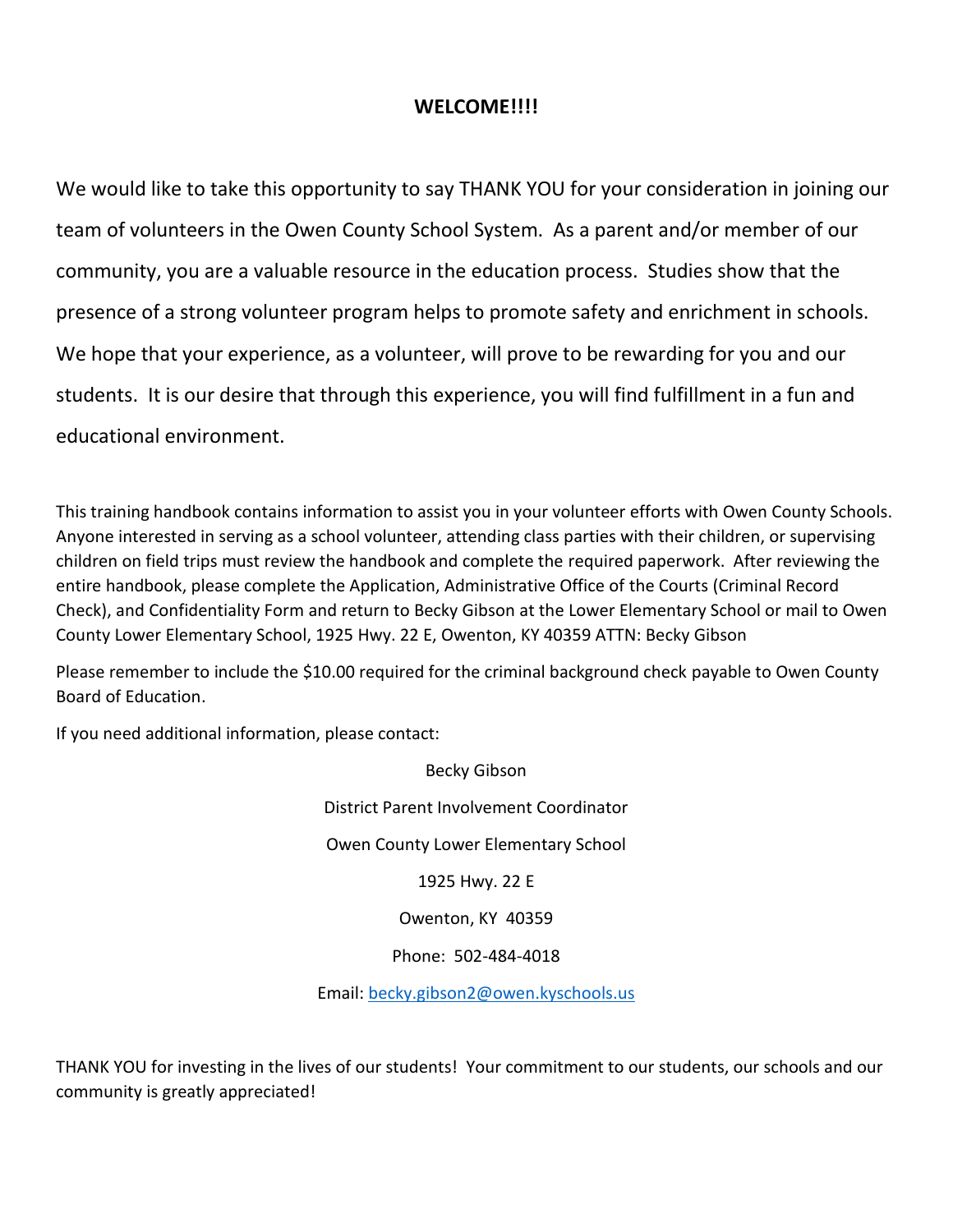# **Table of Contents**

- **I. Introduction**
- **II. Volunteer Information**
	- **Job Description**
	- **Volunteer Program Policies and Procedures**
	- **Owen County Elementary Policy for Volunteers**
	- **Guidelines**
	- **Ways Volunteers Can Help**
	- **Volunteer Expectations**
	- **Checklist**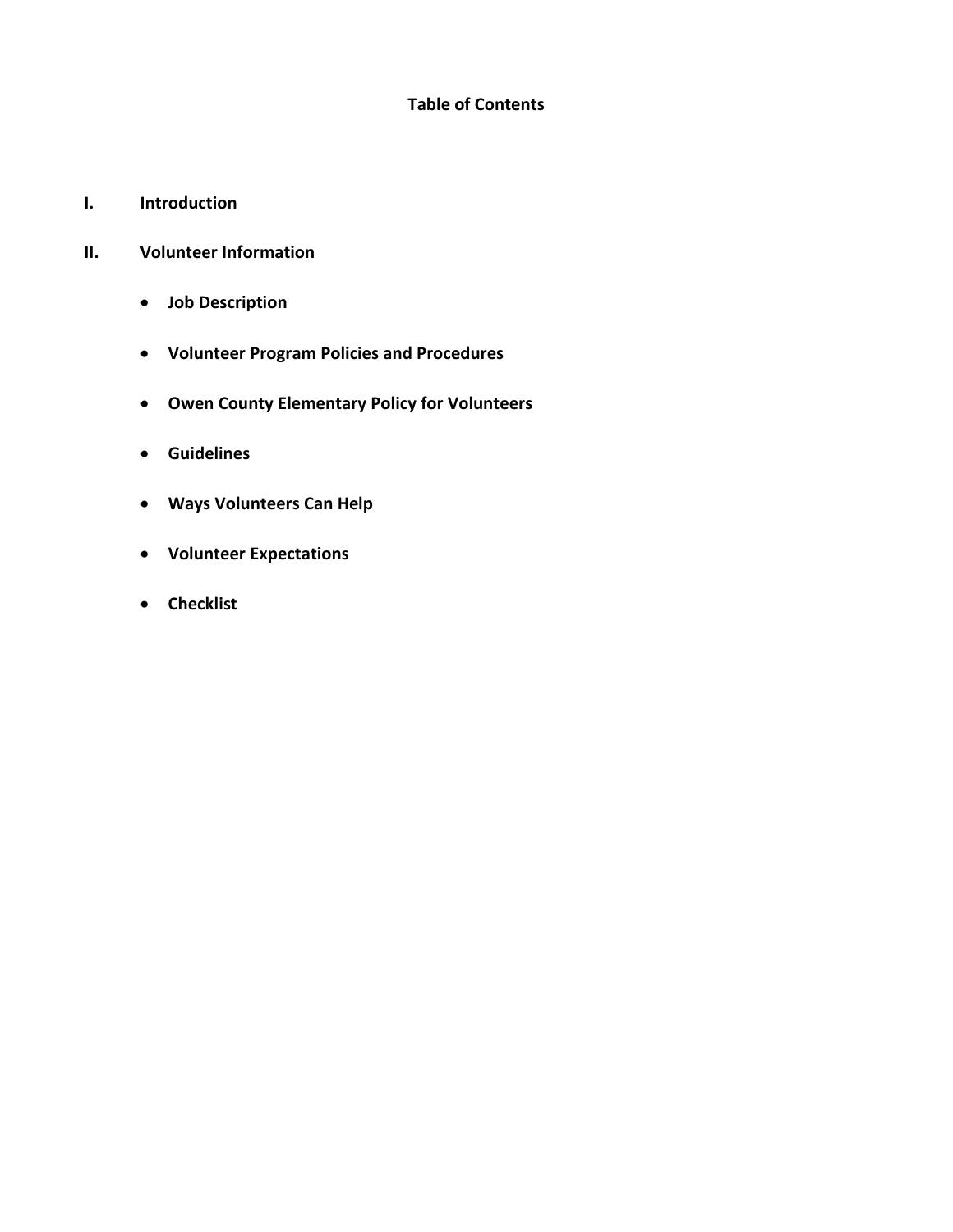# **INTRODUCTION**

#### **WHY DO SCHOOLS NEED VOLUNTEERS?**

A school volunteer program builds positive community involvement in the school and creates better parent/school/community relationships.

School volunteer programs can:

- Strengthen school-community relations through positive participation from all segments of the community
- Tap into the human resources of the community for the enrichment of school programs and broaden children's learning experiences
- Increase children's motivation for learning.
- Provide more individualized attention for students.
- Extend the teacher's teaching time
- Bring the community and business world into the schools.
- Expand a child's world of adult friendships and provide a variety of positive role models for students.

### **WHAT IS A SCHOOL VOLUNTEER PROGRAM?**

A school volunteer program organizes unpaid citizens to assist schools in their mission of educating children and helps schools to form partnerships with their communities. It provides outreach to the community, relevant training, appropriate placement, and ongoing recognition of the efforts of its volunteers. A school volunteer program can supplement the efforts of professional staff and provide human resources to enrich the educational experience.

#### **WHO CAN VOLUNTEER?**

School volunteers come from all walks of life, all ages, and all segments of society. Volunteers may be male or female, young, middle-aged, or older adults, single or married, parents; actively employed, unemployed or retired. They represent every economic, social, racial, religious, ethnic, and educational background in the community. Concerned, dedicated volunteers give the gift of quality time to the children of Owen County Schools.

No specific educational background is needed. Volunteers do need to be willing to work under the direction of school staff; be reliable to their commitment; maintain confidentiality about matters relating to students; and hold a professional attitude toward their volunteering experience. All volunteers should review the entire volunteer training handbook and complete the required paperwork.

Volunteers give anywhere from an hour or two a year to service to multiple hours daily, several days a week. Most volunteers try for a commitment of an hour or two a week.

"*IF NOT BY ME, BY WHOM? AND IS NOT NOW, THEN WHEN*?" -EMERSON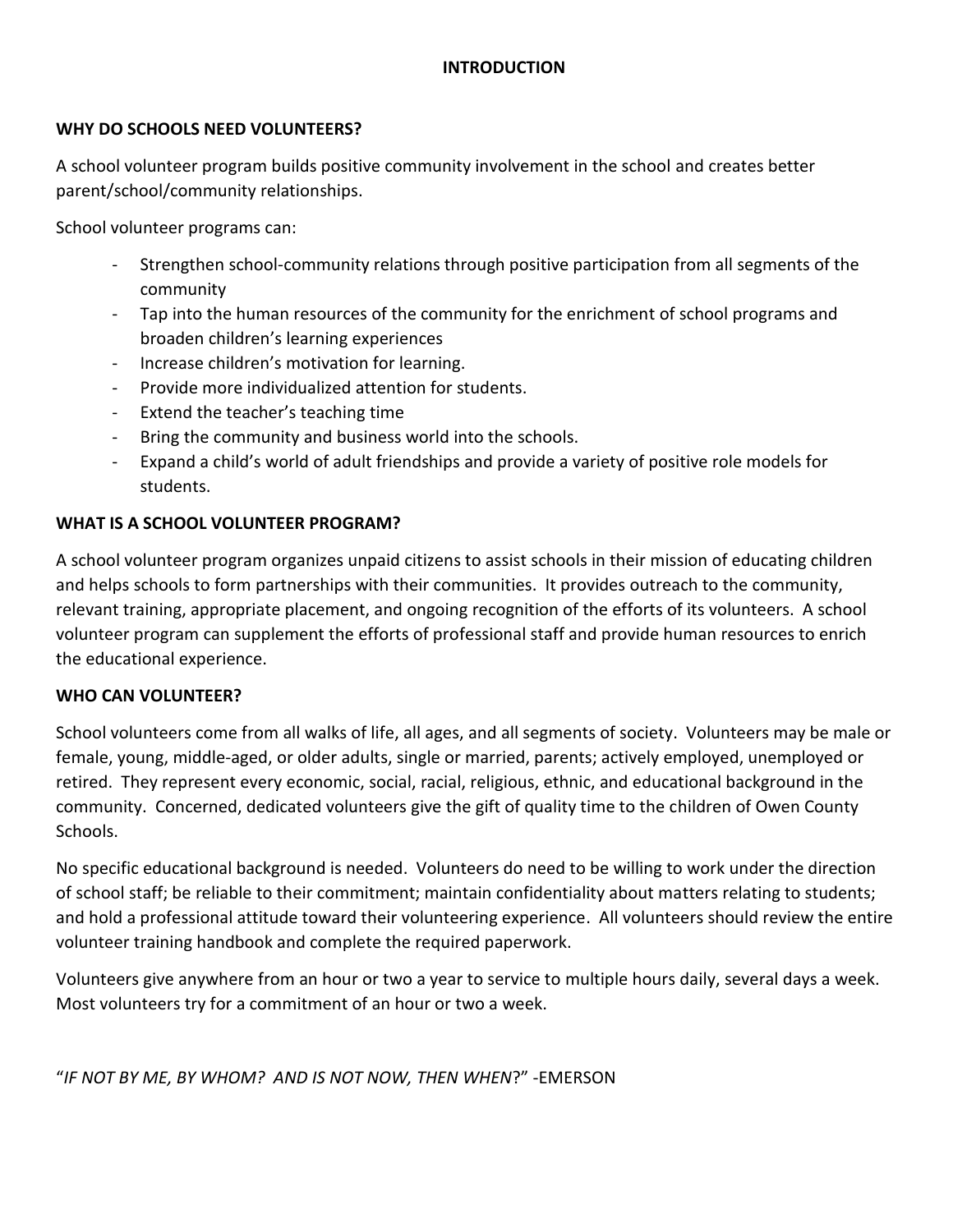#### **VOLUNTEER JOB DESCRIPTION**

**Job Title Construction Construction Construction Supervisor** Classroom Assistant Classroom Teacher

**Job Description:** Assist teacher with daily tasks so that he or she can spend more one-on-one time with those students who need it – two to six hours per day and one to five days per week as agreed upon by the teacher, volunteer, building principal, and volunteer director.

**Responsibilities and Tasks:** Assist teacher and classroom aid in daily tasks with students during regular classes, at class functions, and at meal times.

**Qualifications:** Possess a positive attitude and strong, clear communication skills.

**Job Requirements:** Must be able to effectively communicate and work well with students, teachers, aides, and staff members. There is a two-week trial period incorporated into this position.

**Training Requirements:** Volunteer orientation, confidentiality agreement, and records check will be required.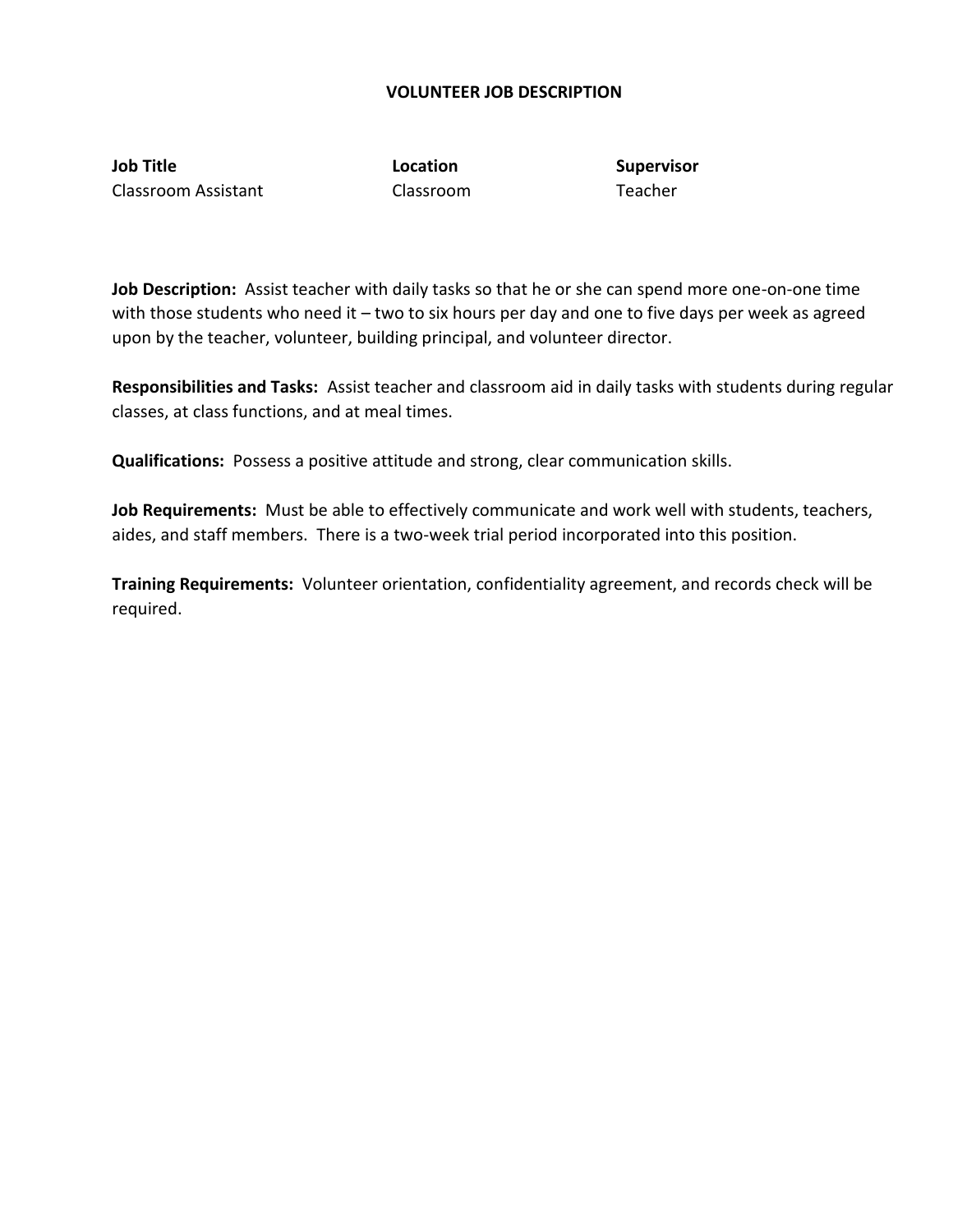# **OWEN COUNTY VOLUNTEER PROGRAM POLICIES AND PROCEDURES**

- **1. Attendance:** It is very important that you the volunteer make every effort to plan on working the day(s) you sign up for. If for some reason, you would be unable to come, it is important that you call the school office in which you are to report so they can contact the teacher and make other plans. **Please don't forget to sign in on the volunteer log when you arrive and leave each day.**
- 2. **Record-keeping Logs:** Please make sure you sign in and out on the volunteer log each day that you volunteer. Please include if you attend a field trip, or even do some work at home for teachers or a staff member.
- 3. **Confidentiality:** It is extremely important that as a volunteer in our school district that you maintain confidentiality at all times when working with a student or just having a casual conversation with a staff member. **Everything** that you hear at school must stay at school. You will be responsible for signing a confidentiality form that will be kept on file. If, for any reason, you fail to follow the confidentiality rule, we will be forced to ask you to leave your volunteer role.
- 4. **Emergency Situations:** There are certain policies and procedures that our schools follow in an emergency situation. These situations may include natural disasters, fires, playground accidents, or school building accidents. Each classroom has evacuation information posted. Don't worry if you forget, the classroom teacher always knows what to do and can guide and direct you for what she/he needs.
- 5. **Other:** Understand although you are a valuable asset to our school districts, the building principal has the (**final**) decision on who volunteers in their building, and how often the services are required. The principal in collaboration with other administrators and teachers develop a workable plan to ensure the confidentiality is ensured for all students.
- 6. **Promise:** As a volunteer it is extremely important that your identification badge is worn at all times while volunteering in the building that you are assigned. Please do not use your badge to gain access in the building when you are not scheduled to volunteer. Visitor rules apply when not volunteering.
- **7. I have read the above and understand the policies and procedures as they are written.**

\_\_\_\_\_\_\_\_\_\_\_\_\_\_\_\_\_\_\_\_\_\_\_\_\_\_\_\_\_\_\_\_\_\_\_\_\_\_\_\_\_ \_\_\_\_\_\_\_\_\_\_\_\_\_\_\_

Volunteer Printed Name

\_\_\_\_\_\_\_\_\_\_\_\_\_\_\_\_\_\_\_\_\_\_\_\_\_\_\_\_\_\_\_\_\_\_\_\_\_\_\_\_\_

Volunteer Signature **Date**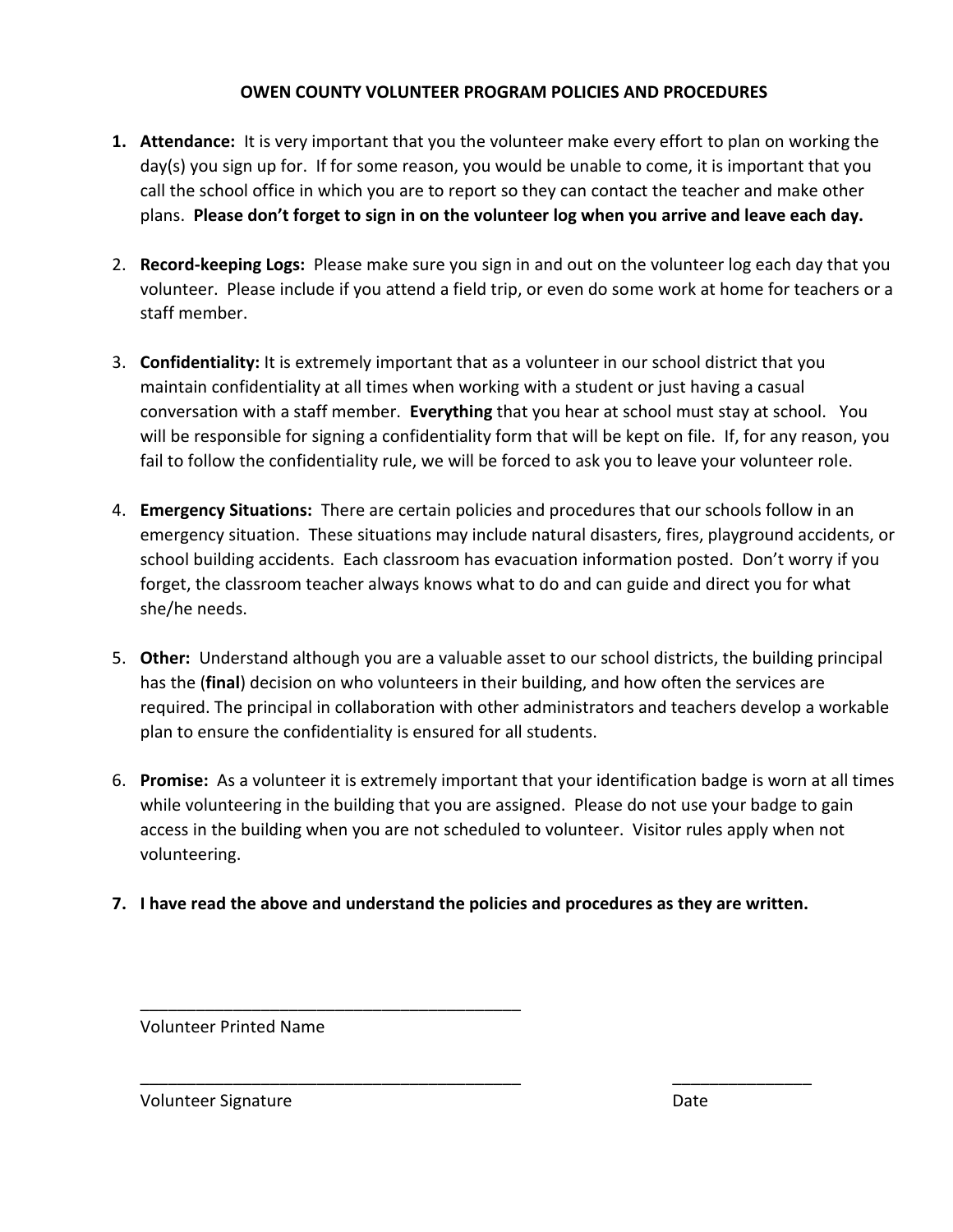# **Volunteer 16.0**

Owen County Elementary School School Based Decision Making (SBDM) Council

Policy Number: 16.0 Policy Area: Parents/Volunteers Policy Title: **Volunteer Policy**

Policy Statement:

Owen County Elementary School encourages parents, guardians, and/or other members of the community to share their time, knowledge, and abilities with our students.

An Owen County Elementary School volunteer shall:

- **•** Submit to a background check.
- **Schedule the day and time for volunteering with the principal and teacher(s) in advance.**
- **Sign in and out on the Volunteer Log each day.**
- **Adhere to the Owen County Lower and Upper Elementary School dress code listed in the Staff Handbook**. (Excerpt from the OCES Staff handbook: The Following are not acceptable: cut-off jeans, jeans with holes, sloppy t-shirts, informal sweat suits, spaghetti straps, and/or halter tops or dresses, revealing tops showing excessive cleavage, and short skirts (piercings, other than ear piercings, are not permitted.)
- **Understand that discipline is solely the responsibility of the classroom teacher.**
- **Understand that data entry, handling of money, attendance, and grading papers is solely the responsibility of the classroom teacher.**
- **Maintain confidentiality at all times.**
- **Wear your volunteer identification badge at all times.**
- **Understand that cell phone usage for calls or texting is not permitted when volunteering.**

# **Policy Evaluation**

The effectiveness of this policy will be evaluated through our school Improvement Planning Process. Date of First Reading \_10/13\_\_\_\_\_\_ Date of Second Reading \_\_\_\_\_\_\_\_\_\_

Date Adopted **Late** 

Signature SBDM Council Chairperson \_\_\_\_\_\_\_\_\_\_\_\_\_\_\_\_\_\_

Signature, Council Vice-Chair \_\_\_\_\_\_\_\_\_\_\_\_\_\_\_\_\_\_

Date Reviewed or Revised: \_\_\_\_\_\_\_\_\_\_\_\_\_\_\_\_\_\_\_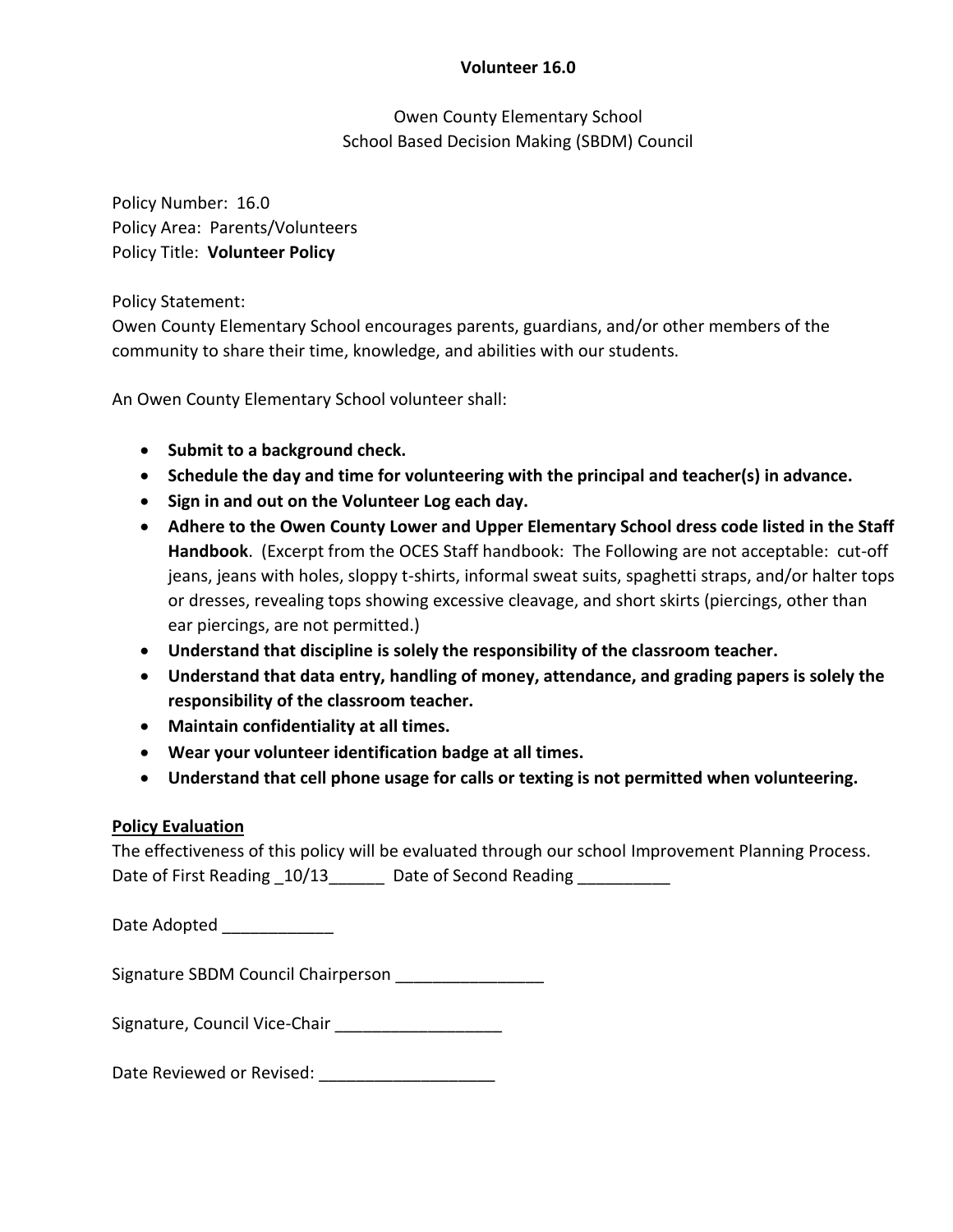#### **GUIDELINES FOR VOLUNTEERS**

School volunteers are caring, committed people who assist in the education of our children. Volunteers come in all ages, from all walks of life. No specific educational background or training is needed. Volunteers should, however, be committed to volunteer activities, regular in attendance, and willing and able to cooperate with school personnel.

# **A School Volunteer or Partner is:**

#### **Dependable**

- The volunteer keeps volunteer appointments and is prompt
- If a volunteer appointment cannot be kept, the proper person should be notified as far in advance as possible.
- The volunteer signs the volunteer sign in sheet upon arrival/departure at school to record volunteer service and wears a volunteer ID badge while volunteering.
- Volunteers participate in orientation and in any training needed.

#### **Discreet**

- A volunteer's work is confidential. Students should not be discussed with anyone except the appropriate school personnel. If a volunteer has questions about school policies or procedures, they should be discussed with the appropriate school personnel, not outside of the school.
- Volunteers should feel free to discuss concerns with the school volunteer coordinator.
- For the safety of the children, prospective volunteers may be asked to provide references and releases for background checks.

#### **Reliable**

- The volunteer follows the direction of the teacher and does not hesitate to ask for more specific instructions when necessary.
- The volunteer communicates regularly with the supervising teacher about goals, methods, and assignments.
- It is helpful for the volunteer to provide the teacher with feedback at the close of each volunteering session.
- Volunteers should know and follow school regulations, as explained through the volunteer training handbook.
- Volunteers do not release a child to any other person.

#### **Helpful**

- Patient and understanding with children.
- Motivates students by praising their accomplishments, even if the accomplishments are small.
- Builds the child's self-confidence; helps the child think of him/herself as a person capable of success.

#### **Professional**

- A school volunteer conducts him/herself as a professional, a member of the school team. A professional attitude toward responsibilities will help make volunteering a satisfying, enjoyable experience for all.
- Although volunteer experience is not paid employment, many businesses and educational institutions give credit for volunteer experience. It is important for the volunteer and Coordinator to keep an accessible record of service and of any training, workshops and conferences attended.
- If teacher to which you are assigned, has no duties for that day, volunteer will willingly accept other duties with another teacher or choose to go home.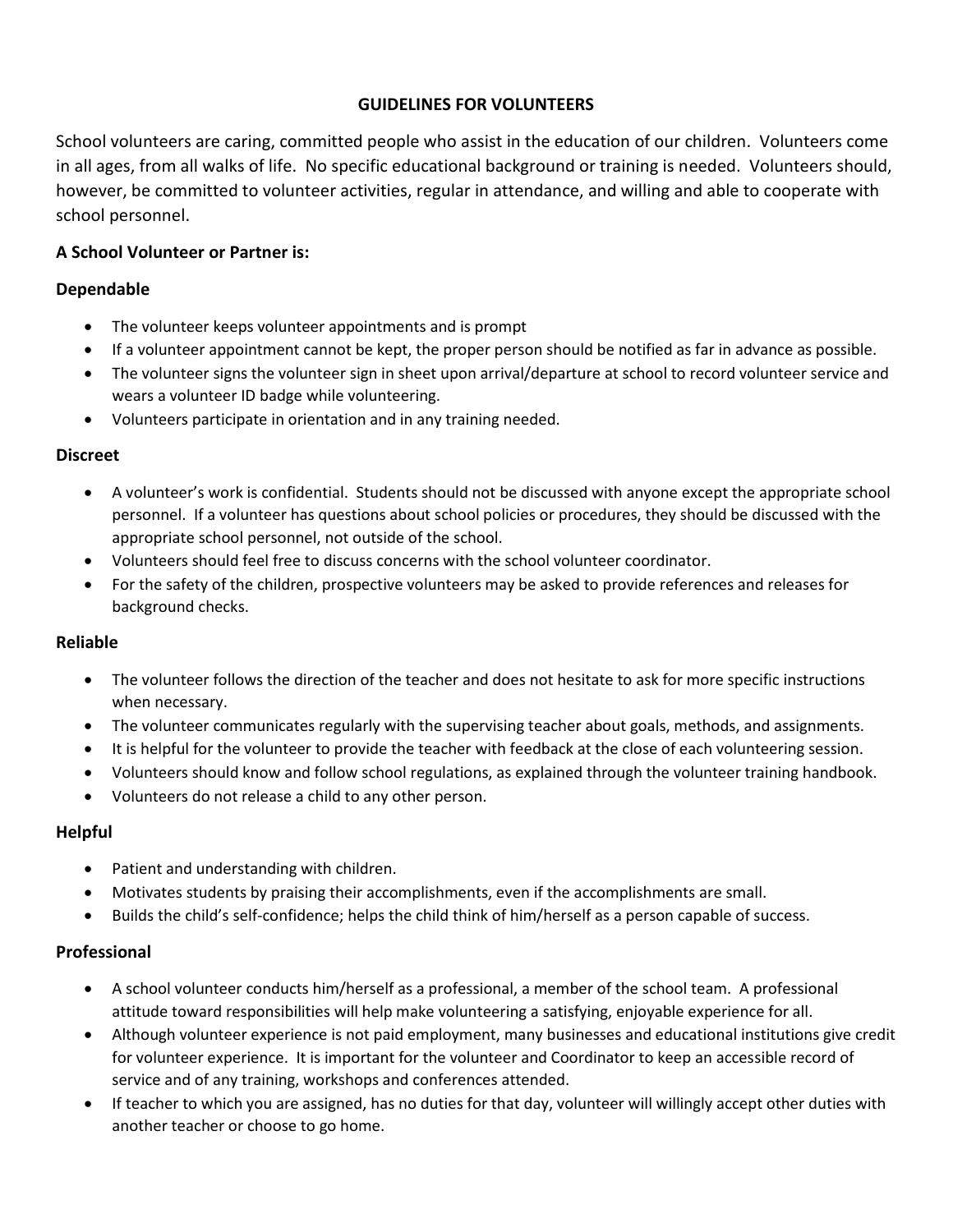# **SOME WAYS VOLUNTEERS CAN HELP**

The ways in which volunteers can help are almost limitless. The particular needs of a school's staff as well as their imagination and flexibility in devising volunteer assignments will define how volunteers help. Schools are urged to seek volunteers for traditional positions and to be creative in finding new ways to enlist community support.

A school volunteer may work an hour or two, or even more every week during an entire school year. Others can donate concentrated amounts of time for short-term projects, and still others are only able to volunteer an hour or two each year. Every volunteer is a valuable asset to your school and there are areas of need for all types of volunteers.

The following is only a partial list of ways volunteers can help in the classroom, assist staff or to help in some way. Remember, a volunteer should never take the place of a teacher. A volunteer's role is to assist the teacher with their curriculum.

# **CLASSROOM ACTIVITIES**

- TUTOR ONE STUDENT OR WORK WITH SMALL GROUPS OF CHILDREN
	- o Reinforce skills in subject areas-Reading, math, spelling, science, etc.
	- o Help students who have been out absent to "catch up" on missed work
	- o Assist with classroom parties
- OUTSIDE THE CLASSROOM
	- o Run copy machines
	- o Filing
	- o Assist in the lunchroom
	- o Prepare materials for classroom projects
	- o Help School Volunteer Program with record-keeping (keeping track of volunteer hours)
	- o Keep inventories of supplies and equipment
	- o Orient new student to the school
	- o Assist in writing or reading centers
- AT HOME
	- o Prepare materials for the teacher
	- o Cutting patterns
	- o Preparing materials for a craft or special project
- **MAKF** 
	- o Educational games
	- o Instructional materials displays

# **WHAT A SCHOOL VOLUNTEER DOESN'T DO**

- **Discipline or counsel students**
- **Provide curriculum or teaching plans**
- **Have access to materials in students' permanent record (psychological records, grades, etc.)**
- **Take over for a teacher**
- **Evaluate achievement or discuss student progress**
- **Reading groups**
- **Be put in a compromising situation**

 **Volunteers are never to be left alone with a child or group or children.**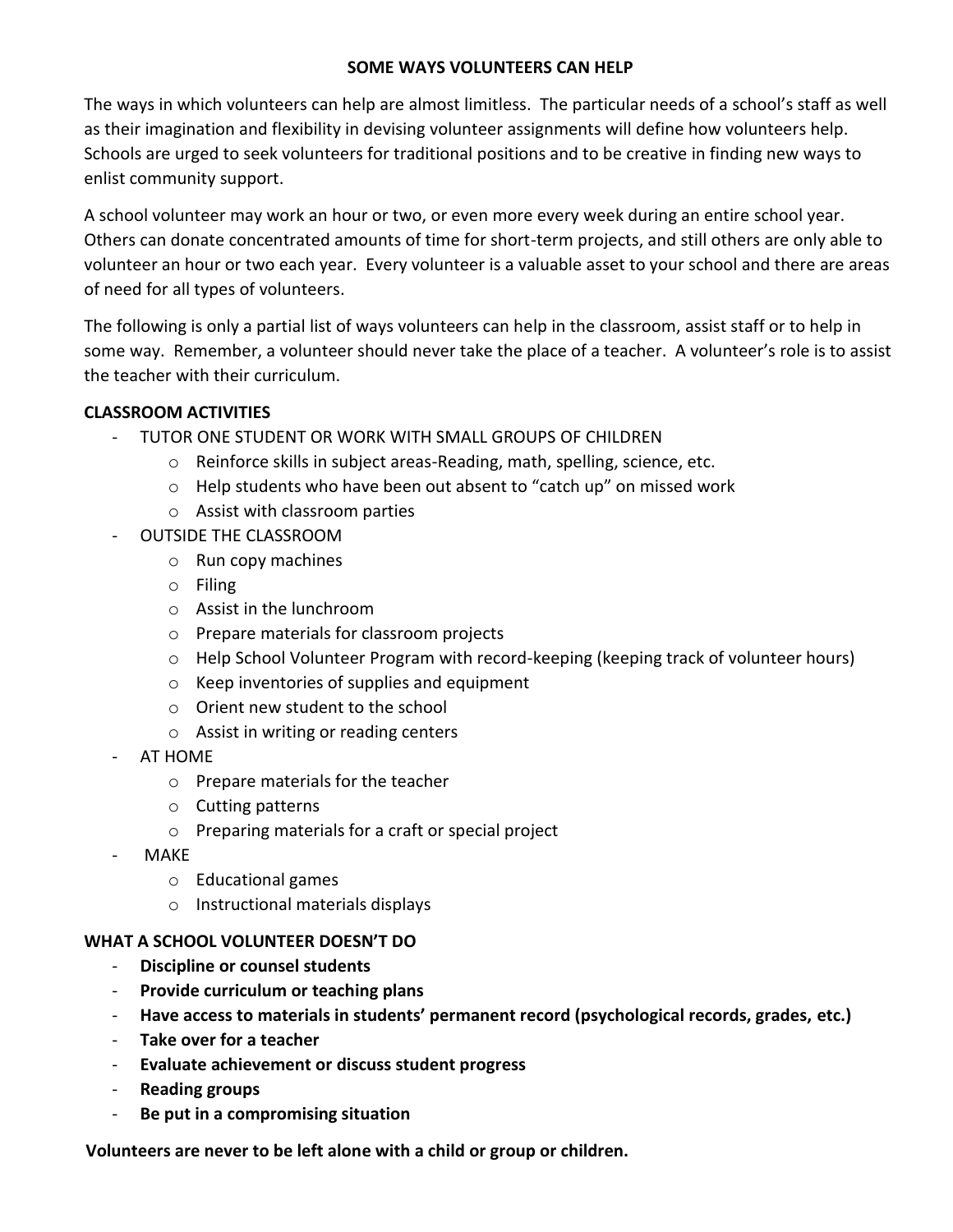#### **VOLUNTEER EXPECTATIONS**

What the teacher expects of the volunteer: What the volunteer expects of the teacher:

- Promptness \* Consideration
- Love of children the state of the state of the state of the state of the state of the state of the state of the state of the state of the state of the state of the state of the state of the state of the state of the stat
- Enthusiasm \* Appreciation
- Flexibility \* Respect
- Dependability \* Courtesy
- 
- Loyalty **\*** Sincerity
- Businesslike attitude \* \* Loves children
- Imagination and creativity **\*** Has tasks ready
- Non-disruptive influence \* \* Cooperative attitude
- 
- Sense of humor  $*$  Clear instructions
- 
- Helping for benefit of community \* Explains policies and procedures
- Discreet/trustworthy/confidential \* Gives feedback on student progress
- Willing to help, ask for directions \* \* Willing to help volunteer as needed
- 
- 
- Pleasant, friendly, positive attitude \* Friendly and welcoming attitude
- 
- 
- 
- Knows the teacher is the authority **\*** Remains in charge of the classroom
- 

- 
- 
- 
- 
- 
- Patience  $*$  Pleasant voice
	-
	-
	-
	-
- Tact \* Controls class
	-
- Initiative **Explains specific expectations** \* Explains specific expectations
	-
	-
	-
- Follow instructions \* \* Assigns tasks volunteers are capable of doing
- Participates in necessary training \* \* Treats volunteers as professional assistants
	-
- Dress appropriately for activity \* Tells volunteer about schedule changes
	- Sensitive to children's needs \* Matches personality of volunteer with student
- Sensitive to teacher's time needs \* \* Provides materials needed for assigned tasks
	-
- Avoids trying amateur psychologist \* Offers constructive criticism (NOT in front of students)
	- \* Accepts creative ideas and suggestions from volunteer
	- \* Gives volunteer relevant information about students